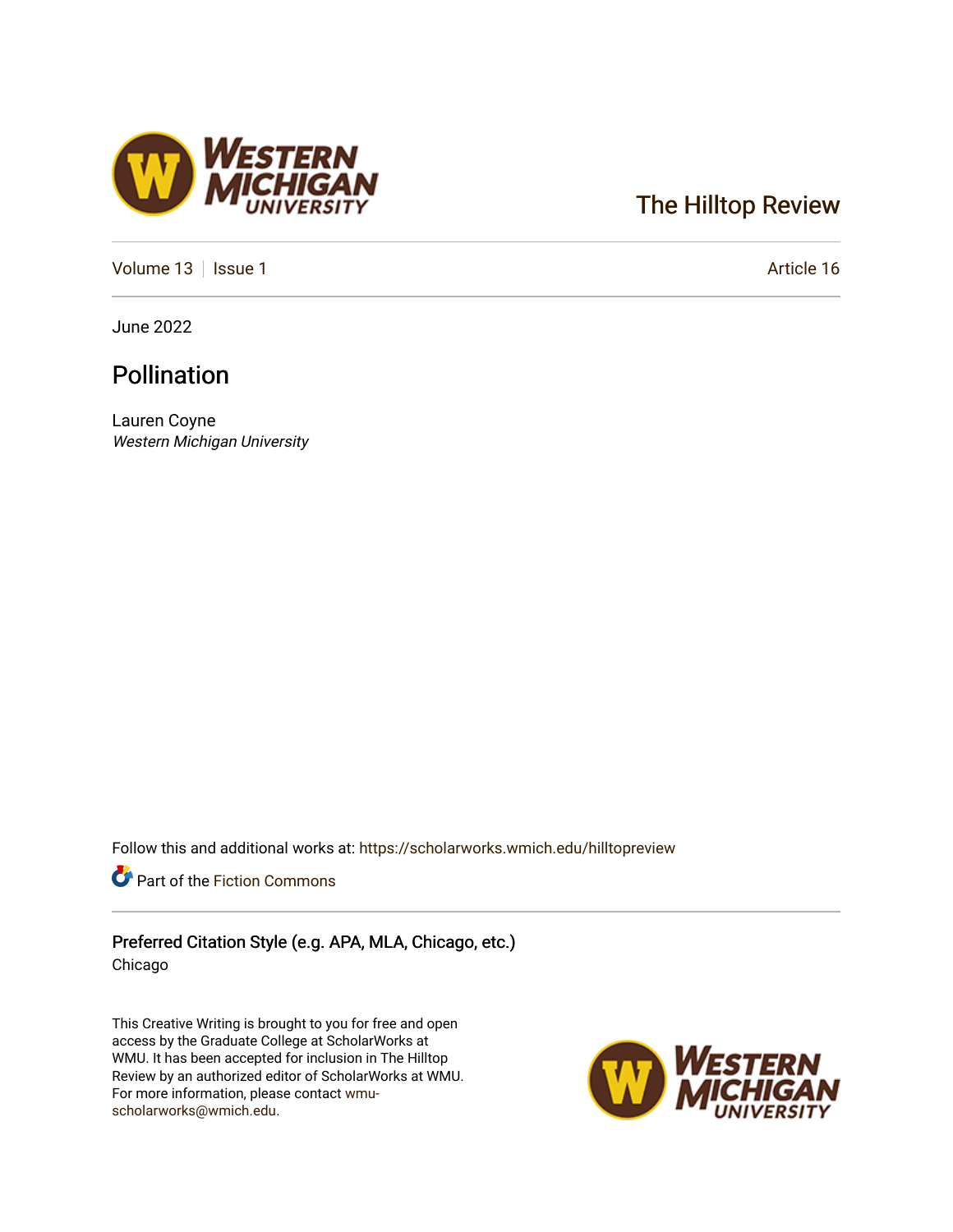## **Pollination**

*By Lauren Coyne*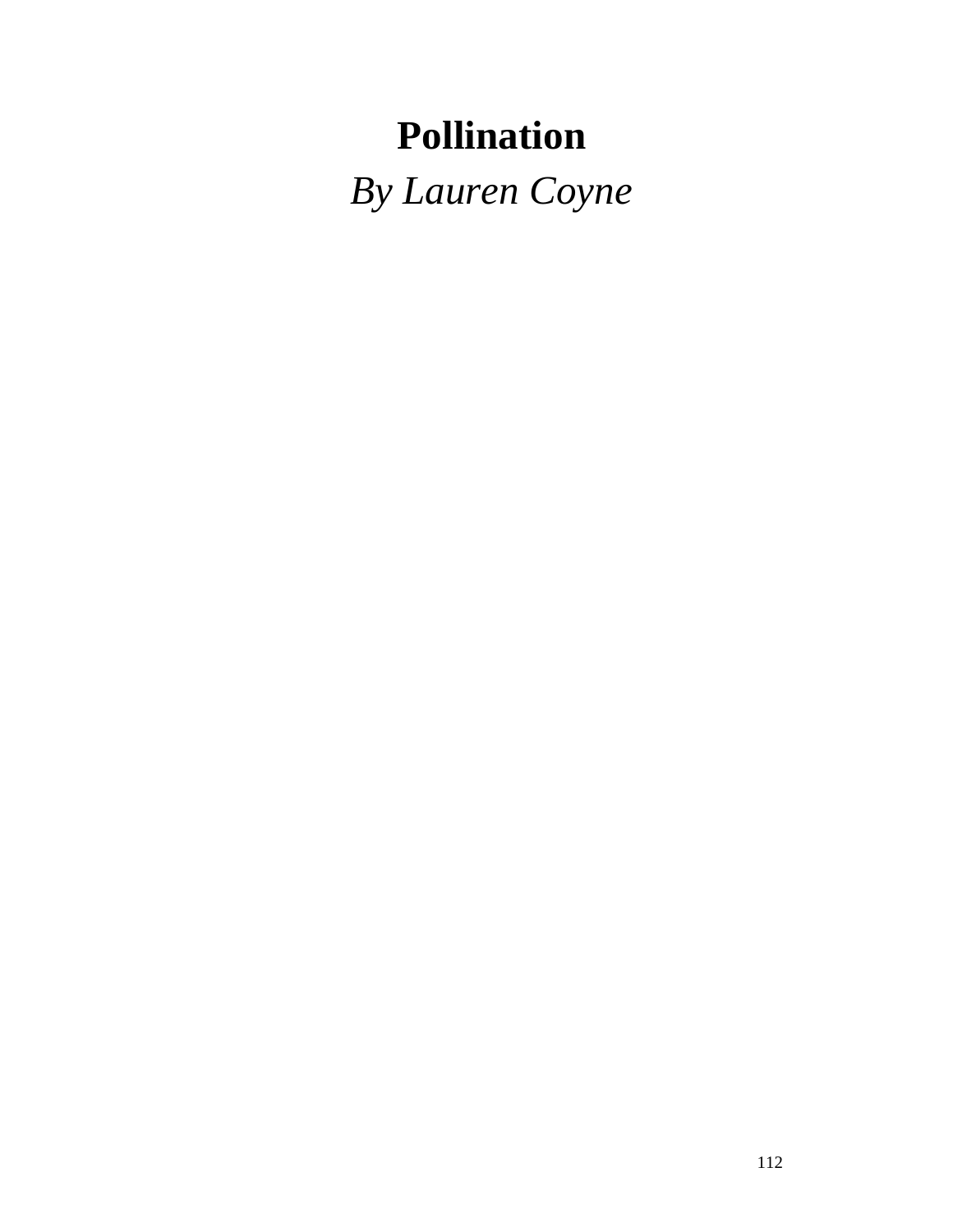## **Pollination**

You do not love Ran. Not the way that stories say. In poetry that men and women croon at the capitol during Founding Festivals, or in songs so syrupysweet and dripping with embellishments that even Ran refuses to dance to the tunes. Songs where humans like her and dragons like you forsake their families and deny their pasts just for a single night together, or charge their suitors with impossible tasks in order to prove their love, or uproot entire gardens just to find that single, perfect rose. Worst of all are those tales of Mallea's founding, which tell of the star-crossed love between the newly ascended goddess of plants and god of animals. Of how the new goddess created that precious flower, and the new god helped her Pollinate it, and her humanity mixed with his dragon to create a hybrid: the first dragonskin who became the new country's first king. Of how it was only possible due to the great love the deities had for one another.

You do not love Ran that way.

But you do feel… *something* for her. You know Ran's moods—when you can get away with scuffing up her hardwood floors because you just can't stand confining your claws within shoes for one second more, and when it would be better to just suck it up a bit longer unless you want to bear the disgrace of your claws falling to her shears. When she will be delighted by the smell of petrichor and drag you out to dance upon the dewy garden grass, or when it will make her so sick for home that the only way to cure her is to warm a basin of sand with your fire and bury her feet within it while you wrap her in a cotton cloak and hold her until the tears stop.

You know Ran's secrets—that she feigned a sprained ankle so she could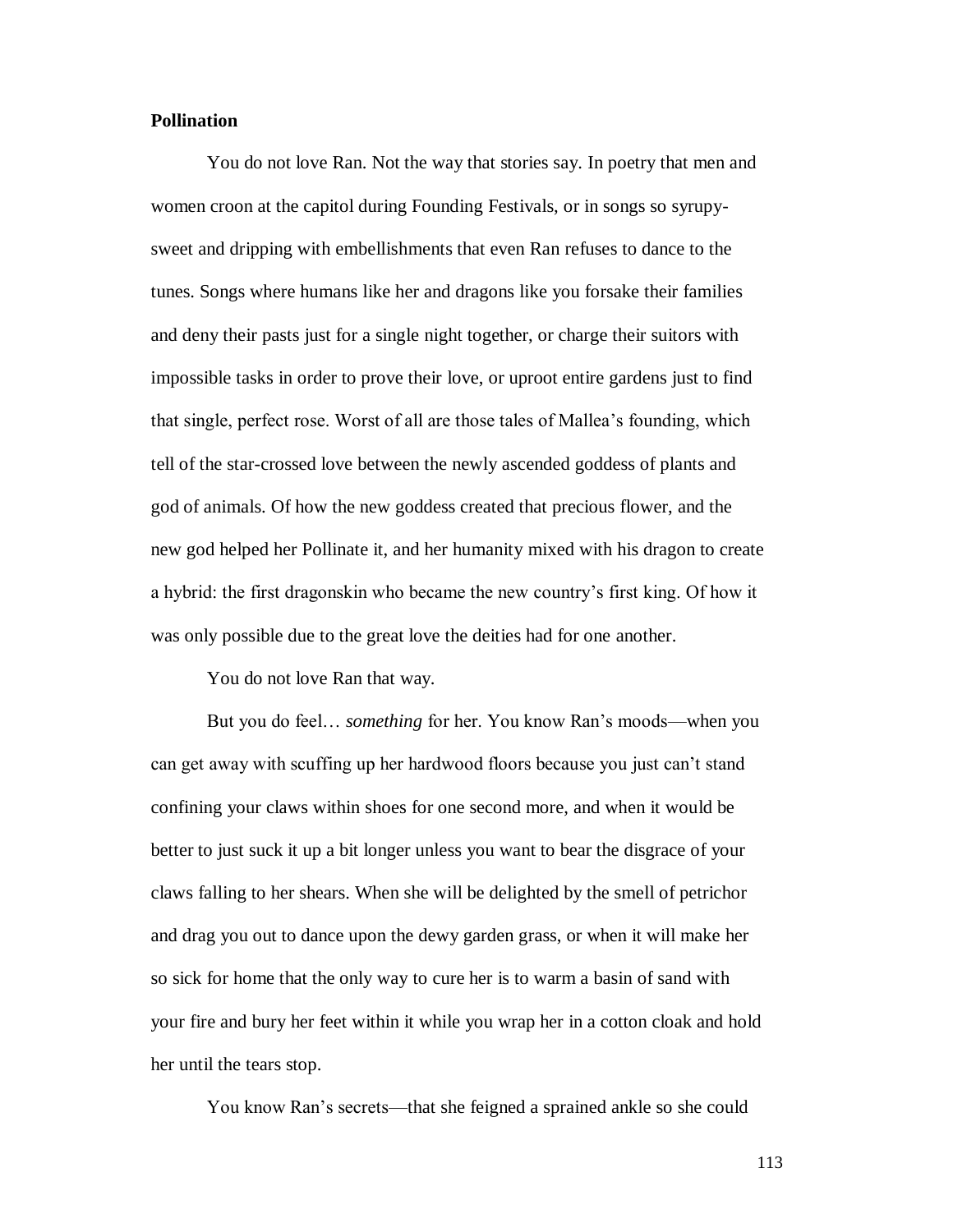get out of dancing in front of that egotistical ambassador from the neighboring country without causing him insult and potentially starting a war. That she cannot, for the life of her, get the perfect ratio of seasonings for roasting poultry despite growing the best basil and garlic in the land. That she laced her village elder's cup with tasteless poison before she finally left her desert homeland and settled in Mallea for good, and that she still, even so many years later, can't decide which motive mattered to her more; was it sheer pragmatism, the need for the villagers to gain new perspective and fresh ideas since she refused to join her predecessors in an early grave? Or was it the burning need for justice and revenge on the elder who refused to open her mind to new solutions for the village's survival back when the situation was less dire and more resources were available?

You know Ran's routines—that she spends the first day of the week is for washing and mending the costumes and shoes she wore out dancing for the two days before, so that she can spend the second day walking through the marketplace to break them in while searching out good deals on new materials, or on wholesale shoes if the mending was unsuccessful. That she won't actually buy anything until the third day of the week, after she's gotten a good idea of the prices and seen what the merchants have to offer, so she can buy supplies or fill in gaps in the marketplace by selling her own seedlings, spices, and prized cuttings. That she alternates her day of rest between the fourth and fifth day based on your own indulging of the current king's missions and plans, so she can, as she claims, "be prepared for any nonsense or animal carcasses you drag in here, because I don't care how full of iron and nutrients it is, Den, I am not going to eat that thing raw!"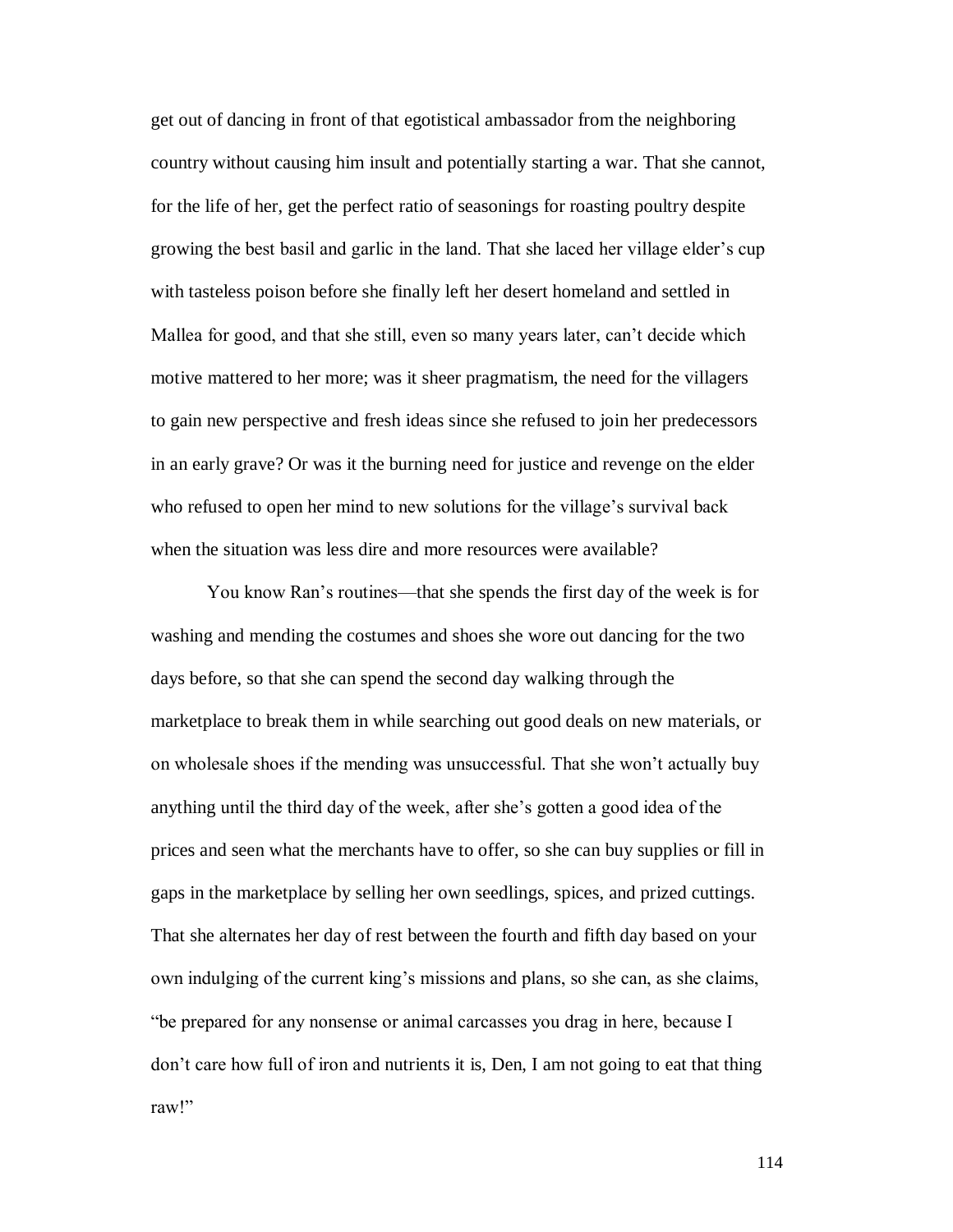This is why yesterday, the fourth day of this week, you brought her a fresh-killed goose. You even plucked it for her, and drained it of blood—which you did *not* do by drinking it straight, because that is not and never has been a thing that dragons do, thank you very much *Ran*. You left the feathers in the offering basket, patterned in its riot of colors, and the goose in the plain one slightly hidden behind the bush, so she would know it was from you. This gave her the time she needed to pull up a double harvest of garlic and onions, to decide whether basil or sage would complement it better, and to weigh whether lemons or oranges would be more in demand on the morrow. Then this morning she brought it all to market to try and convince someone else to dress and cook the goose for her, claiming that of course she could do it herself, but that it was just so time consuming when she still had so much to do in the marketplace that it simply made more sense to offer someone else wanting a poultry dinner the use of her extra, high-quality ingredients if they agreed to cook her bird along with theirs. In the meantime, you entered the smaller, more personal garden behind her home, intending to pull in the sun-dried laundry, sort it, and set the table to her standards so that you could eat while the goose was still warm and the fat sizzling—the flavor of the seasoning a fair compromise for not getting to eat the goose raw and feel the slowing vibrations of its dying heart against your teeth.

But as you surveyed the garden, looking for where she put the new clothesline after the old one finally broke, you couldn't help but glance back into the far corner where you'd helped her set up the memorial—the small shrine for all those lost in the course of Mallea's founding set in the midst of a small patch of the flowers that made that founding possible—and all your plans rapidly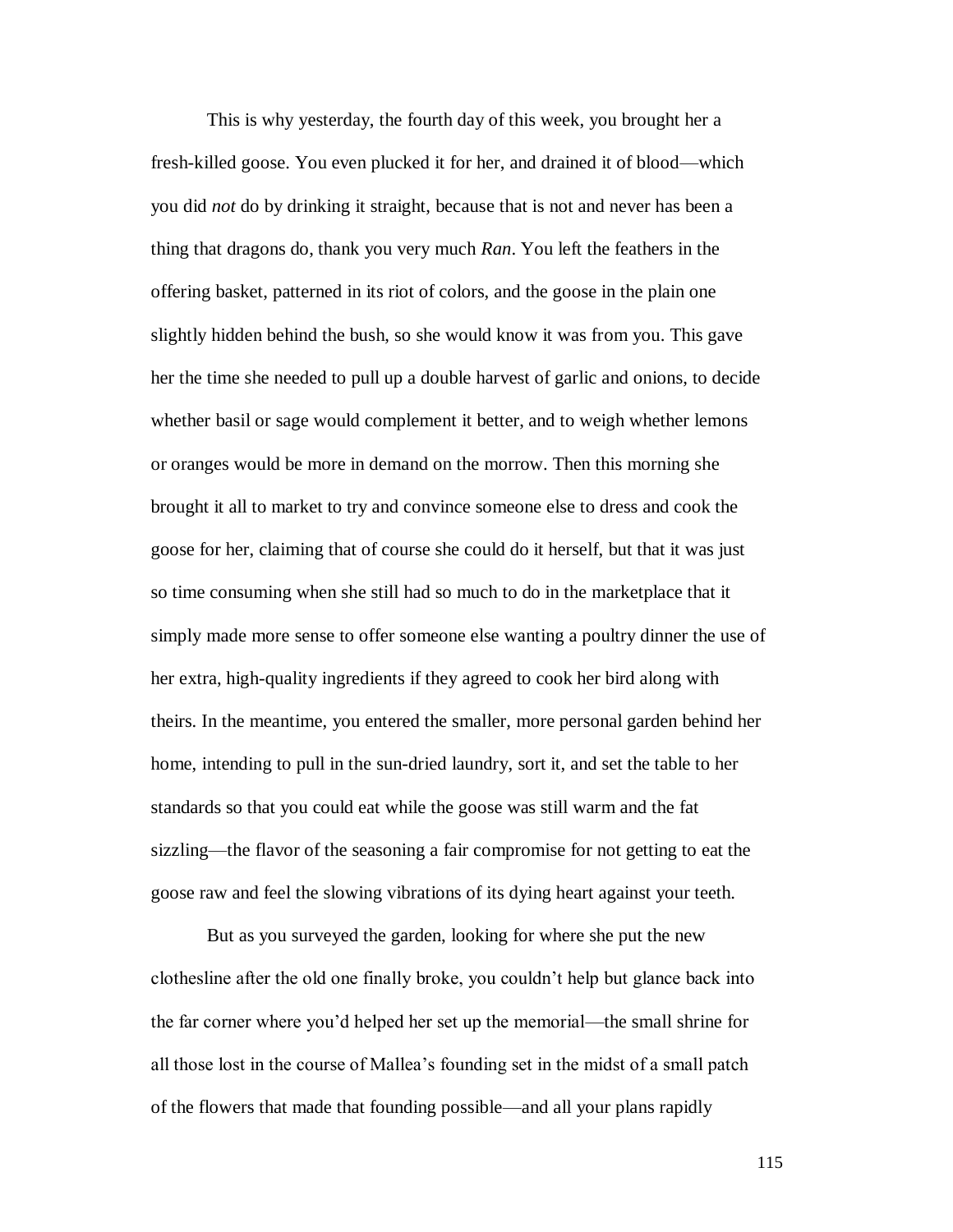changed when you saw one of the flowers glowing.

"You better not have used my good tablecloth," Ran states the moment she closes the door. Like the dancer she is, she removes her colorful, cotton cloak with a twirl and flourish before hanging it on the hook beside your fur-trimmed one. Wordlessly you take her empty bags to fold and put in their proper places by the back door while she moves to place the plain basket, the mouth-watering scent of the cooked goose emanating from within, onto the side table in the kitchen where she usually has you carve the meat you bring her. When you join her after putting her things away, it's to the sight of her rummaging through her cutlery drawers and huffing in annoyance. She spies you from the corner of her eyes as you sit down at the other small table in the room, the one designated for eating, and turns to give you a fierce glare.

"If you were going to come in here uninvited, Den, the least you could've done was get things prepared for dinner!"

"I brought you the main course," you say pointedly, gesturing toward the goose.

"Yes, and left *me* to get it cooked! And *don't*," she turns on a heel to point a menacing finger at you, "tell me that we could have just eaten it raw, because you *know* that's not an option for me."

You lift your hands in surrender and her glare softens a bit as she turns back around to continue her search. "The knives are by the sink," you remind her for the thousandth time, and she grunts out her thanks as she closes her current drawer and saunters toward where you directed. But the clinking and clanking of the cutlery resumes for only a moment before she stills, and a deadly silence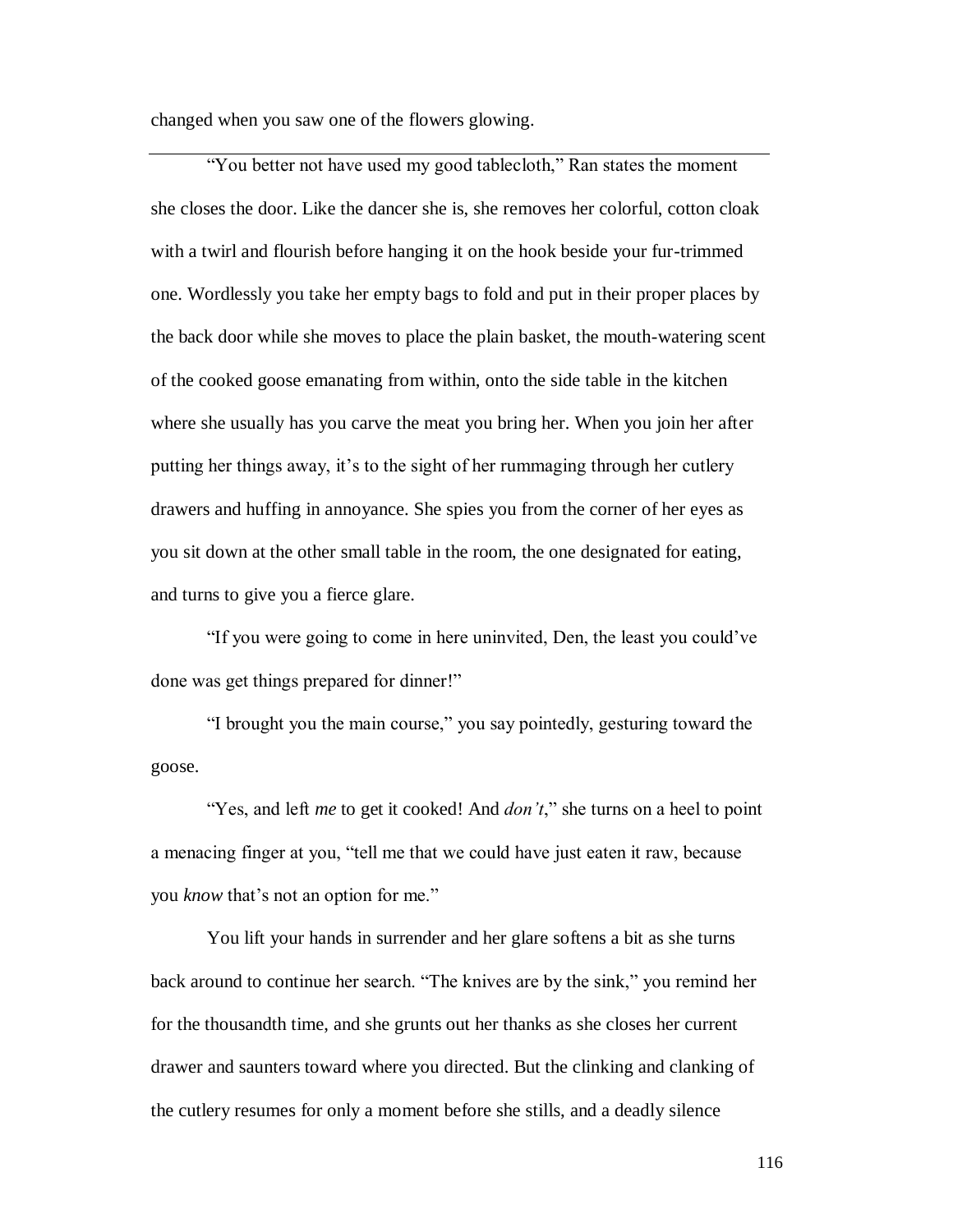permeates the air. Slowly her gaze shifts to the side and her slim hand reaches for the trowel you put in the sink. She draws it closer and studies the muddy tip, the coating of dirt still clinging to the handle. Then she places it back down with a calmness that belies the anger you knew would grow within her when she finally noticed the tool, burning hotter than even your own fire.

"Den," she demands. "Did you take a plant from my garden?"

"Yes," is your simple answer, and she all but explodes in rage.

"How *dare* you!" she shrieks, stalking toward you. "You know what that place means to me! What those *plants* mean to me! I give you permission to enter those sacred grounds, and *this* is how you repay me? By *uprooting* something from my garden?"

You meet her angry gaze steadily and answer with calmness, "Take a look at just what plant it is."

Her eyes quickly flick over, desperate to find any scrap of rationality to your actions. And by the way she does a double-take and stares at the plant you removed from the garden, you know that they, too, must have caught the glow you did earlier.

"Oh," she says in honest shock, taking in the sight of the glowing flower sitting there so innocently in its new pot. Then, "...Oh," she says again, as its species finally registers, along with what it means for it to glow the way it is.

Slowly one hand reaches out to cup the smooth petals, while the other weakly gropes around for the table's second chair. When Ran finally finds it she sinks down, near boneless.

There is debate, you know, over the proper name for the flower. Some call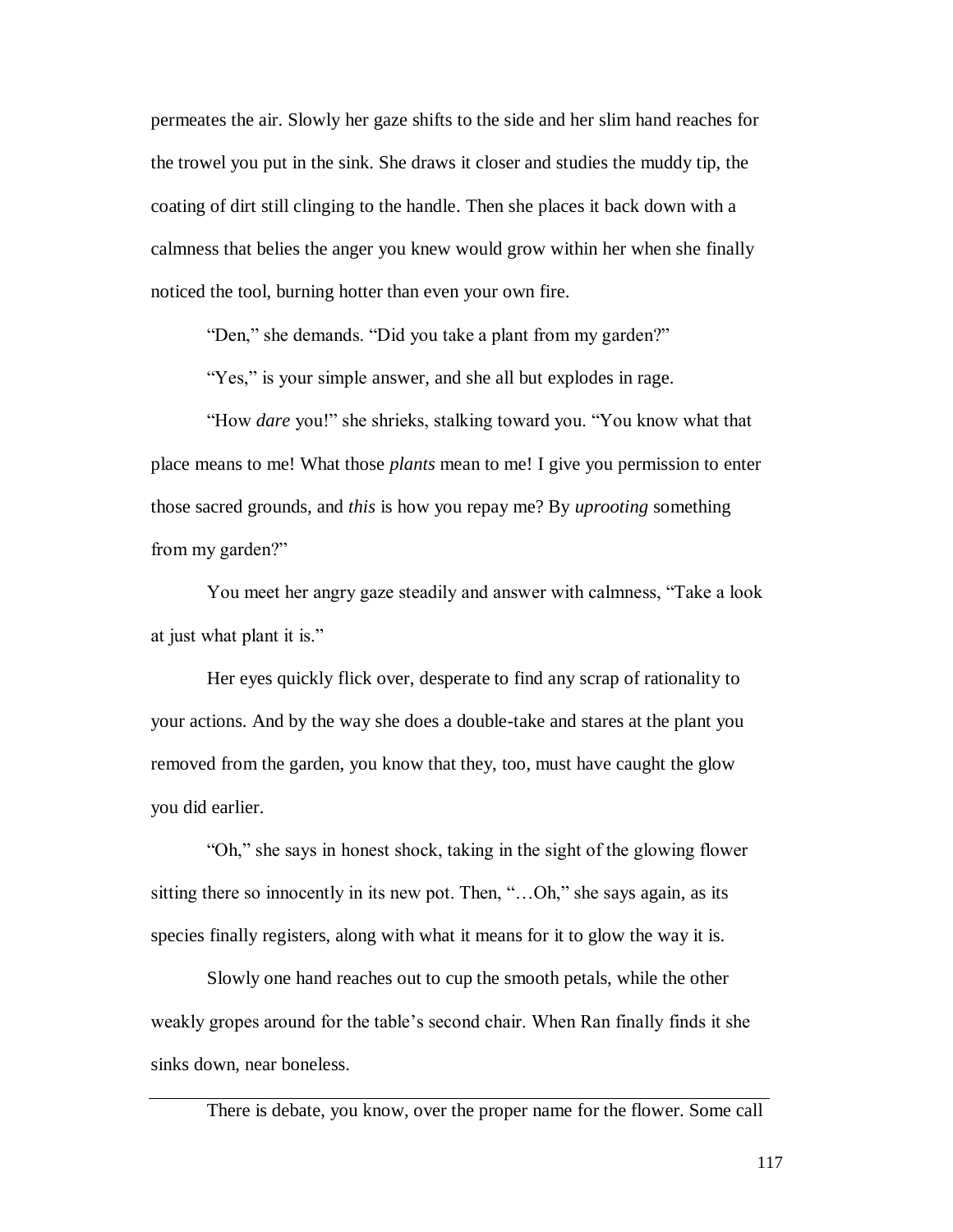it a "peace-flower," for the role it played in the country's founding. Others say that's just a happy coincidence of pronunciation, and it is properly a "pieceflower," after the common belief that everyone and everything is only a small piece of a greater being, and that one day, when there is nothing else to learn, that being will pull all those pieces together and reform itself again. Foreigners typically call them "glass flowers," due to how translucent the petals are before Pollination, and that process is also why you've heard it jokingly referred to as "Mallean Baby's Breath." But you've never cared that much what it is called; not when you first heard the debates over the name, and even less now, as you watch Ran fuss over the one you placed on her table.

You aren't entirely sure what she's looking for as she flattens out the softly glowing petals with delicate fingers and gently lifts leaves to view their undersides, but the familiar motions stir something inside you. The care she takes with this flower, all the while knowing the potential it holds... but you quickly quash the feeling down. It only makes sense for her to worry over the plant, in a way that has nothing to do with its current status. Though she conceded your right to remove it from her garden, as you did help her Pollinate it, you both know that it was only with great reluctance, and that she won't feel comfortable until she ensures its general wellbeing.

"It seems all right," Ran finally concludes, wiping her hands on her skirt before sitting down again and folding them in front of her on the table. "But it would have been better if you'd just left it in the garden to show me after we'd eaten. I know I've told you before about the dangers of replanting."

You briefly dip your head, acknowledging the point. It *is* a good one. You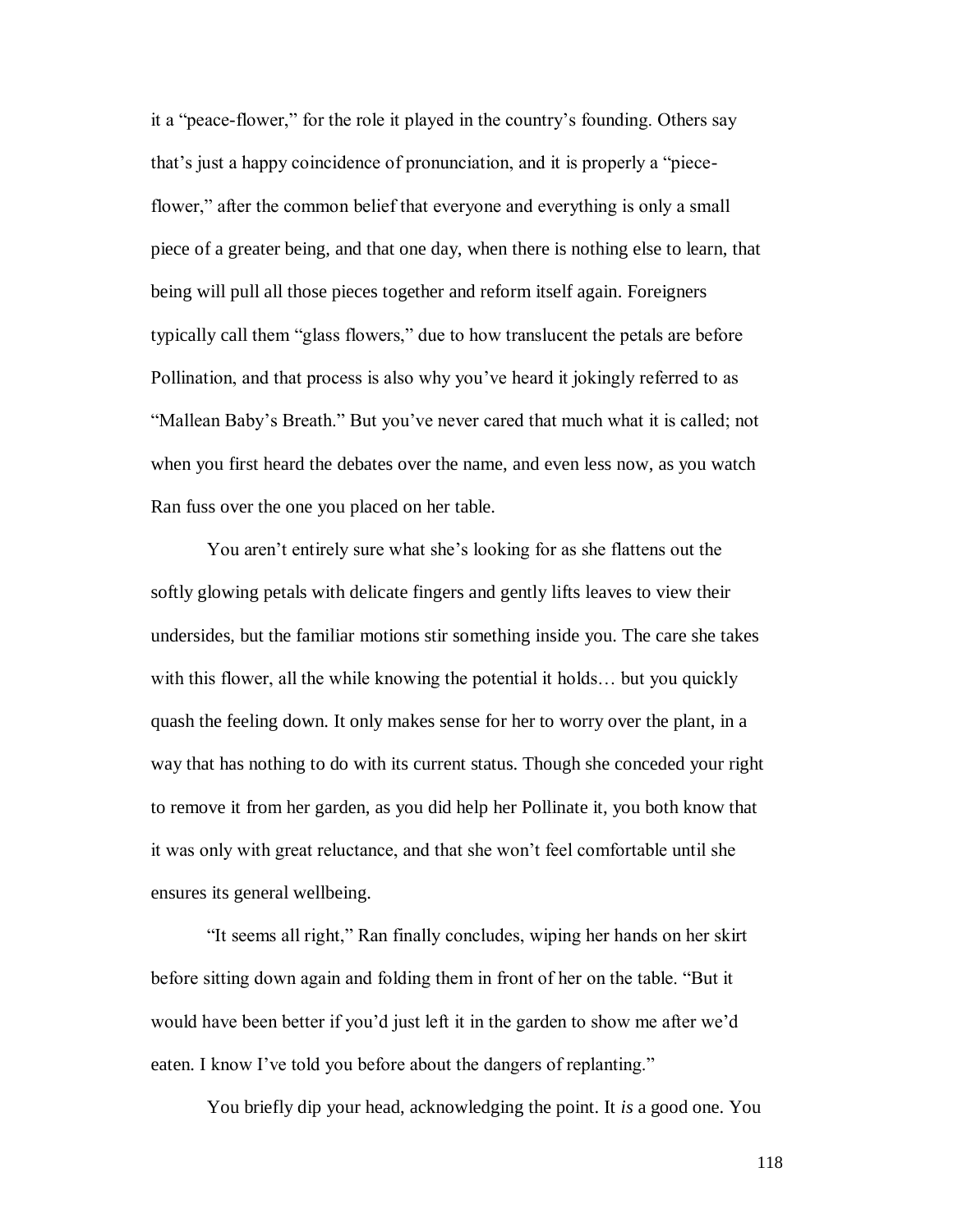still don't know all that much about plant care, but she has lectured you many a time and made it abundantly clear that even if you have a good reason to move a plant, the process still stresses them. And it isn't like this specific flower would have been in any danger for the duration of a meal. For one thing, it was growing in Ran's private garden. No one is allowed in there save you and her. The people of the town consider it to be something akin to those temples that other deities have in bigger cities—though you suspect they don't realize Ran is so much more than a mere priestess taking care of the garden as a way of paying homage to the plant goddess—so not even the lowest thieves would dare enter without permission. As for any opportunistic animals, it only took one incident of you putting the fear of, well, *yourself* in them before they decided it was in their best interests to stay away. But that aside, you are still fairly certain that this particular flower would have been safe either way.

The result of the first Pollination was a flower whose once-clear and glassy petals changed to glowing swirls of white and crimson, blending together at times into the pale pink tones of a newborn's delicate skin. The dragons who saw it grinned, their blood-stained teeth gleaming with pleasure at the shade, sure that the colors signified that the soul of their future monarch would be that of a fierce warrior who could rend and tear and make their kingdom's enemies bleed even though they would have the dull, white teeth of a human. The humans shed tears of hopeful relief, sure that, rather than blood, the red shades of the flower meant that their future monarch would be gentle and kind, and would use fire like a dragon's to light the kingdom's hearths. Humans and dragons both love to hoard their beautiful things, and both groups wanted to touch it, and pluck its leaves and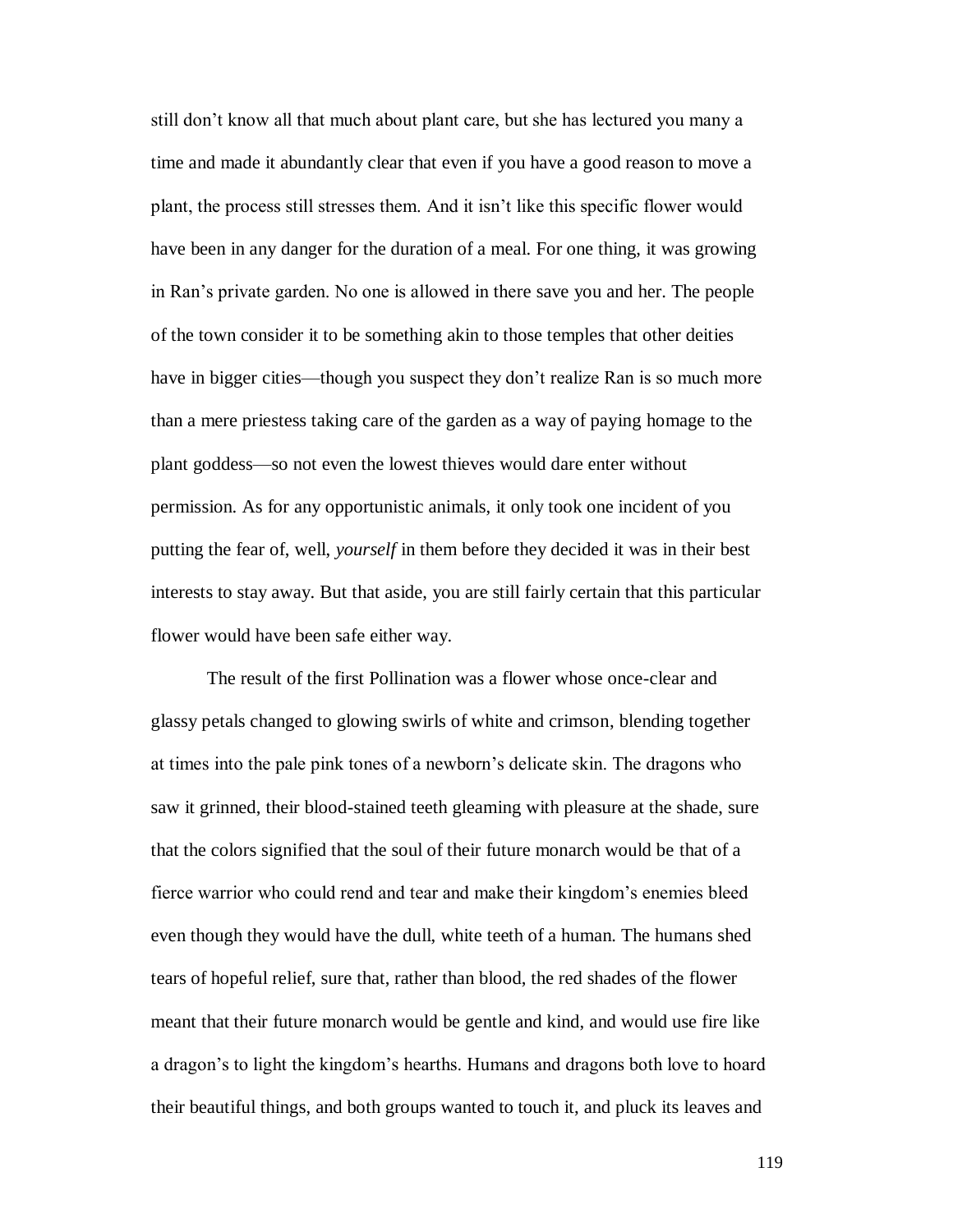petals to keep for their own, selfishly basking in its glory. And while that would have perhaps been an even more apt and ironic lesson, the ultimate proof that humans and dragons were equally selfish and shortsighted and always had been, it also would have been an impermanent one, as each side would have blamed the other and continued the fighting and killing until only the deities who created and helped Pollinate the ruined plant were left alive amidst the carnage. This is why that flower did not leave the goddess' grasp until the Clutch-Mother was prepared for her human mate to feed it to her.

But no one would think to hoard *this* flower, or to even give it a second glance. Where its sibling was striking, the colors adorning its petals in beautiful contrast where they did not blend into a balanced shade, *this* one's color speaks of chaos incarnate. Too many hues to name, all mixing and melding together in a way reminiscent to your last visit to the dyer's hut, when Ran conscripted you to help pull her cart piled with saffron and indigo to the market, and the two of you watched the dye-master's youngest son, a dragonskin like his mother, mix all the different dye barrels together. Rather than the beautiful rainbow he'd hoped to create, the result instead was a disgusting, muddy, greenish-brown color so dark it was almost black. The boy's mother scolded him for rendering the dye unusable, but Ran had quickly turned back to the cart so she could hide a surreptitious smile, pleased that the child had the desire and, more importantly, the *opportunity* to experiment at all. Her hand lightly brushed yours as you handed her one of the bundles of plants from the cart, and, once she was finally composed, she turned back around and offered a slight discount if the dye-master bought the lot.

The two of you spent that evening in her more private garden, reminiscing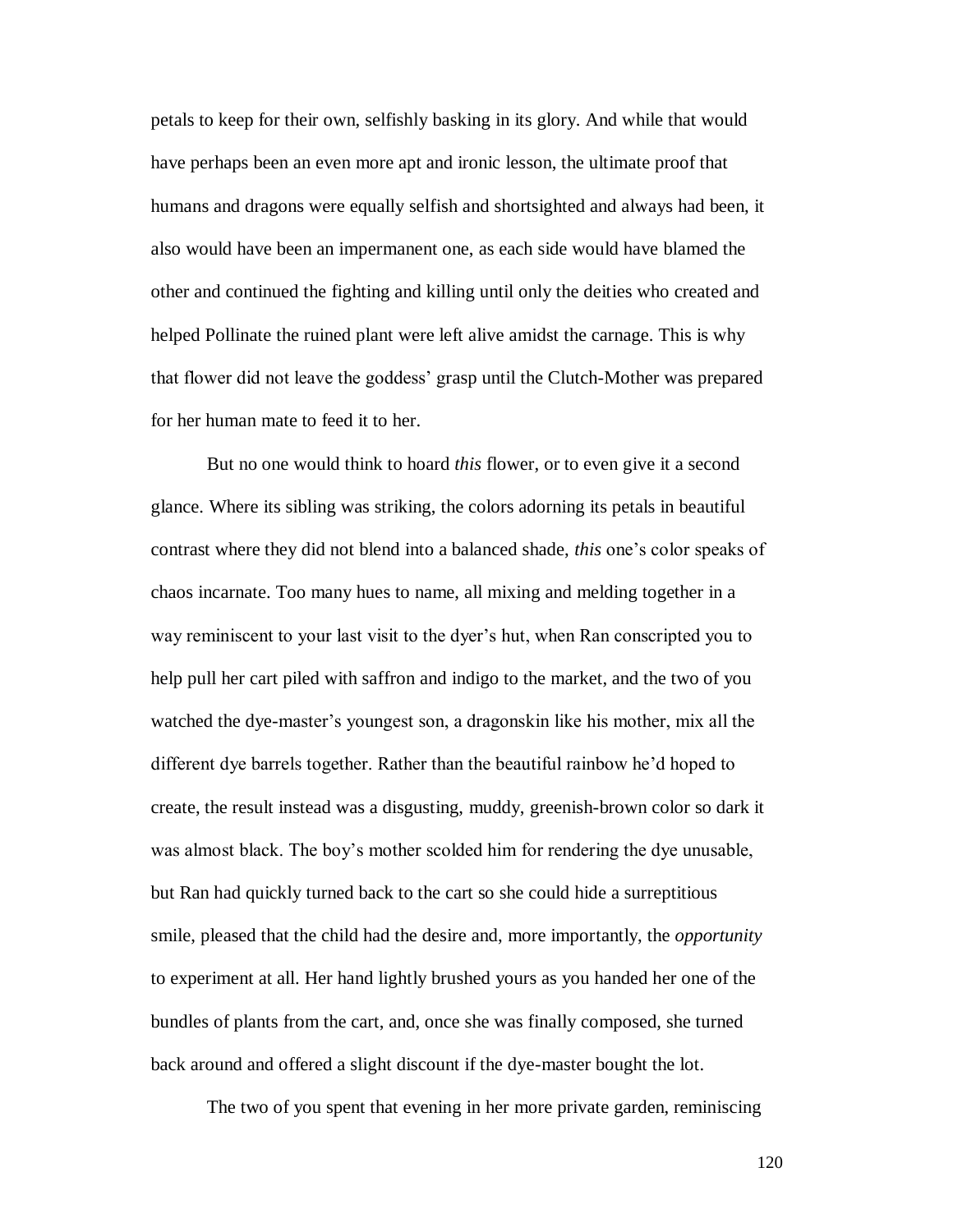in front of the memorial and its flowers. Remembering how long you've known each other, and the journey it took to go from hating each other, to toleration bordering on friendship, to what you have now. The good and bad, the hardships and the triumphs. The way she laughed at your expression the first time you forced yourself to wear a pair of shoes, and how you laughed at hers the first time she tasted a lemon, before she realized they weren't meant to be eaten whole. The tears she shed when she realized that she'd outlived anyone who could have known her from her old village, and the tears you shed yourself when it finally sunk in just how awful your own people had been, and how badly you'd ravaged the country whose remnants struggled together to form Mallea.

Looking back on that night now, you can't help but wonder if that was the moment when this flower's Pollination began.

But you quickly banish these thoughts from your mind and offer Ran a shrug. "What's done is done."

Ran studies you, taking in your impassive expression, before she rolls her eyes and sighs. "So, what do you propose we do now, Den?"

When you tilt your head a silent query, she huffs and rolls her eyes again. "It's obvious you want to do something with it, otherwise you would have left it alone. As I said earlier, I've already told you about the dangers of replanting. Not only do you know better than to mess around with that sort of thing, you've also never shown any real interest in gardening before."

You glance at the glowing petals once more, before offering, "But this isn't exactly an ordinary flower, now, is it?"

"That's a poor excuse, and you know it."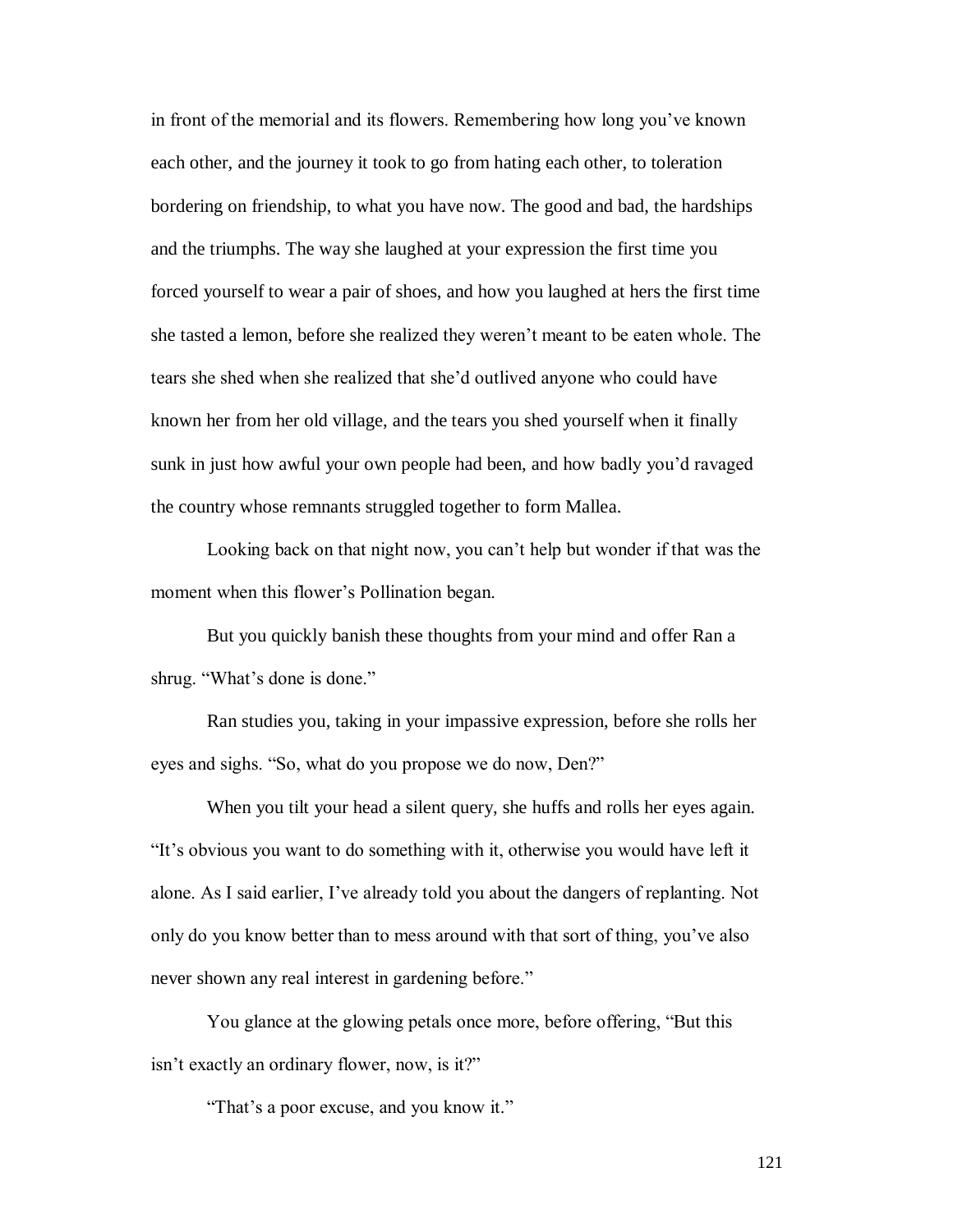You say nothing.

Ran stares at your expression again, then looks to the flower. Her gaze drops to her folded hands before she says, slowly, as if testing out the words, "We could just… do nothing. Leave it be in the pot. Pollination doesn't fade unless the flower dies, after all, and it's not like it can't survive there just as well as outside, not with me looking after it."

"But you've said it yourself that sometimes even the most perfect replanting can go awry," you quickly point out. "Just because it looks okay now doesn't mean it will stay that way."

You hear the tap of dull, human fingernails on wood and wince internally, knowing that you've given something away. You glance at Ran's slim, drumming fingers and then back up to see the smirk growing on her face.

"Then who did you have in mind to eat it, and carry the child?"

You swallow roughly, looking to where your own hands have folded themselves in your lap. "I… perhaps… the crown princess? Or her wife? It would be good, I think, for this child to grow up with their kin."

Ran's smirk doesn't fade, but her eyes do widen a bit in surprise, before they soften and look back at the flower.

Neither of you like to talk about it much, the fact that part of why you both hate those stories of the deities' star-crossed love is because of just *how* false they are. Back then, when the two of you finally realized that you were more than mere human and dragon, you had barely moved from hatred to mere toleration. The only opinion you shared was that the madness had to stop. The warring between human and dragons on this continent was so bad and the casualties on both sides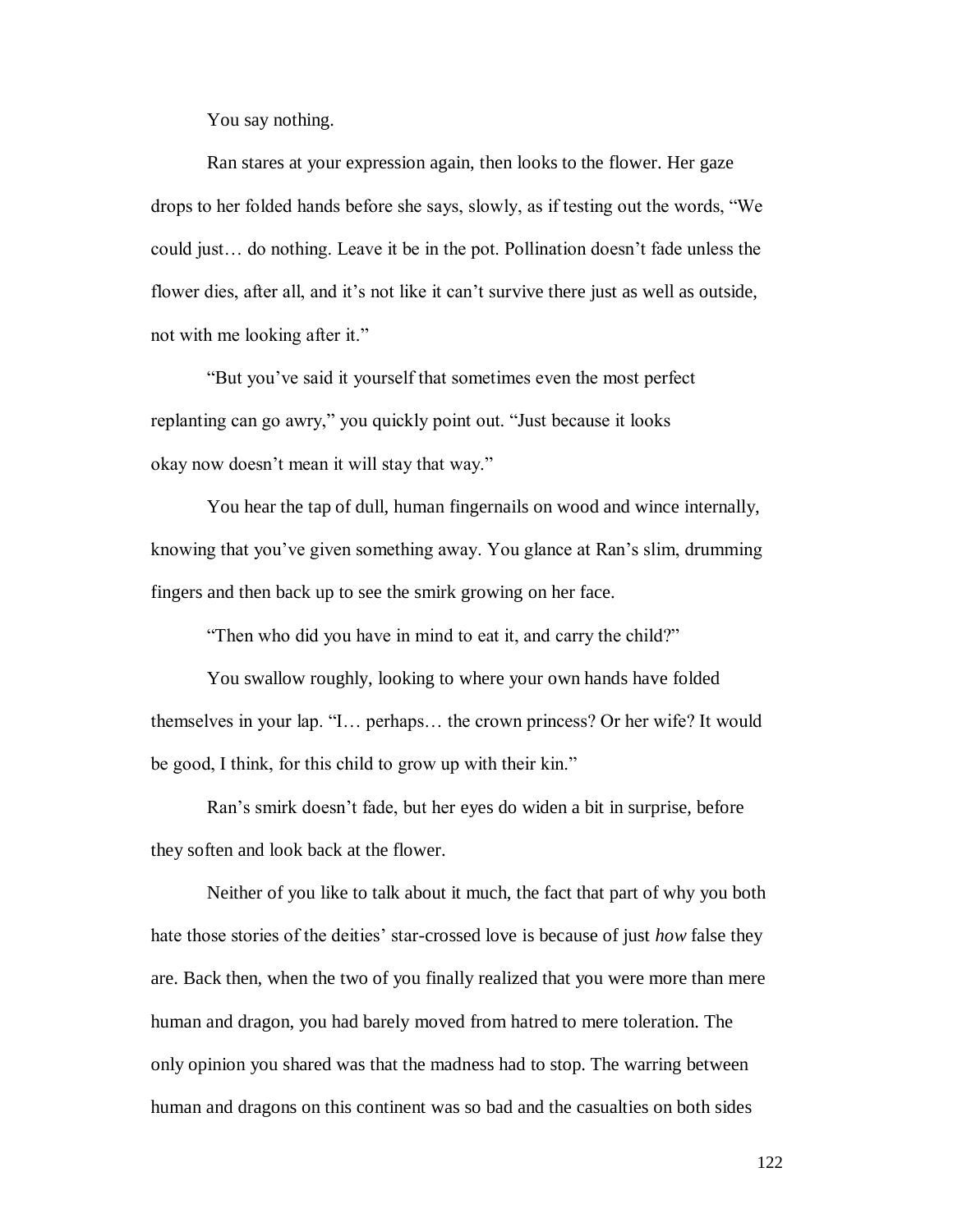so high that the former kingdoms had collapsed, and neither of you wanted it to spread or claim what family you had left. And if you had to do so by utilizing your new rank as deities and hatching a crazy plan, then so be it. A child who held claim to both species, was raised by both species, could act as a bridge and rallying point to draw everyone together and keep a peace. And even though that peace would likely be tenuous before the child grew up and could stand on their own, no one would risk angering a deity by harming their offspring—even if said offspring wasn't actually raised by them. So Ran created the flower and you helped her Pollinate it, and then the two of you handed it off to the chosen parents who would bear the resulting child into the world and raise it as their own, despite it not being related to them by blood.

That royal line remains unbroken to this day, and as long as it does so you will be the however many greats-grandfather to the ruler and their heirs. Since the child who is born from this flower—if, indeed, a child is born at all—will be the blood sibling of that first king, they, too, would share kinship with the royal line, however distant they may be this many generations apart and no matter who consumes the petals.

"Also," you finally continue, "The princess already has a dragonskin child, and a flower-born one, at that. And even though Mallea is well-established and at peace, it is always good to have another heir, especially one who could remind the people of their heritage. Not to mention—"

"—That a placement like that would allow us to be able to see the child on a regular basis, and to watch them grow up?" Ran cuts you off, though not unkindly, her voice soft and knowing. "That would be nice," she agrees.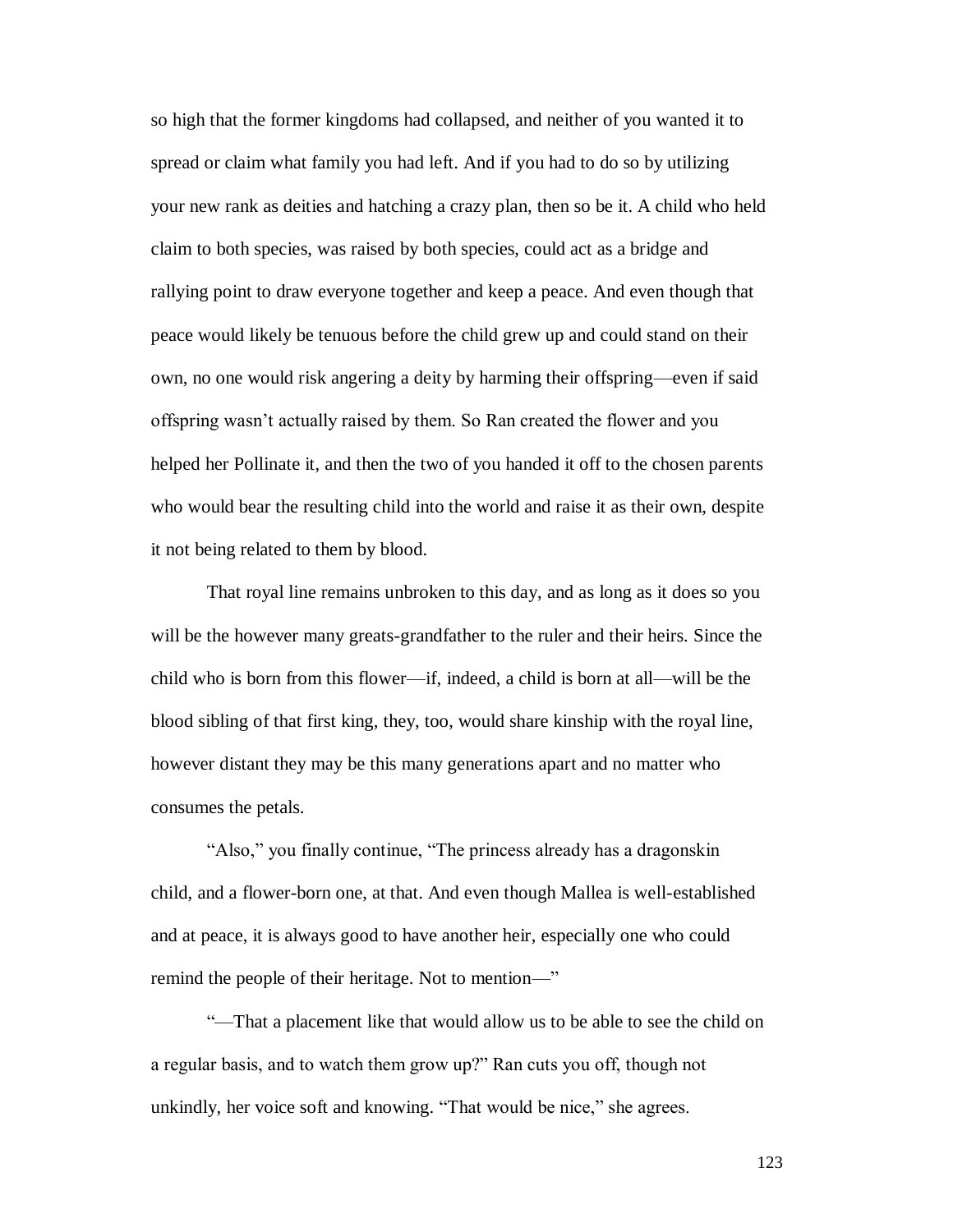Your eyes flick back to hers—or, at least, they try to. The action is made rather difficult by the fact that she's still steadfastly looking at the flower. But from what little you can glimpse, you can tell that behind her eyes she's replaying the memory you did, earlier, of that dragonskin child attempting to create a rainbow, and the evening that followed. "But, if that's the case, then why bother with the middleman?" she asks, a slight tremble to her voice.

You give a start. "Ran?"

She takes a fortifying breath and looks straight into your eyes. "The world is different now, Den. *We're* different. That first time, what let us Pollinate that flower was our shared resolve to keep our peoples safe, and ensure a better future for everyone. Nothing more. But this time… this time I think what let us Pollinate it was… well, *us*. Don't you agree?"

She waits for you to think about it, and then, finally, "I don't feel for you the way the stories about us always say," you warn her, your voice trembling and your heart beating hard in your chest.

"I don't either," she admits, a wry smile on her lips.

You hold her gaze a few moments longer, wondering if your baby will share those eyes, before you release a breath and tell her "Then… I think you're right."

Ran stays silent, but her smile widens as she breaks your gaze and lifts one hand to steady the flower in its pot. Her other hand she holds out to you, demanding, and you take it in one of your own without hesitation. She studies the flower, her eyes quickly flicking this way and that, before she finds what she's looking for and they settle. Only then does she drop your hand and meet your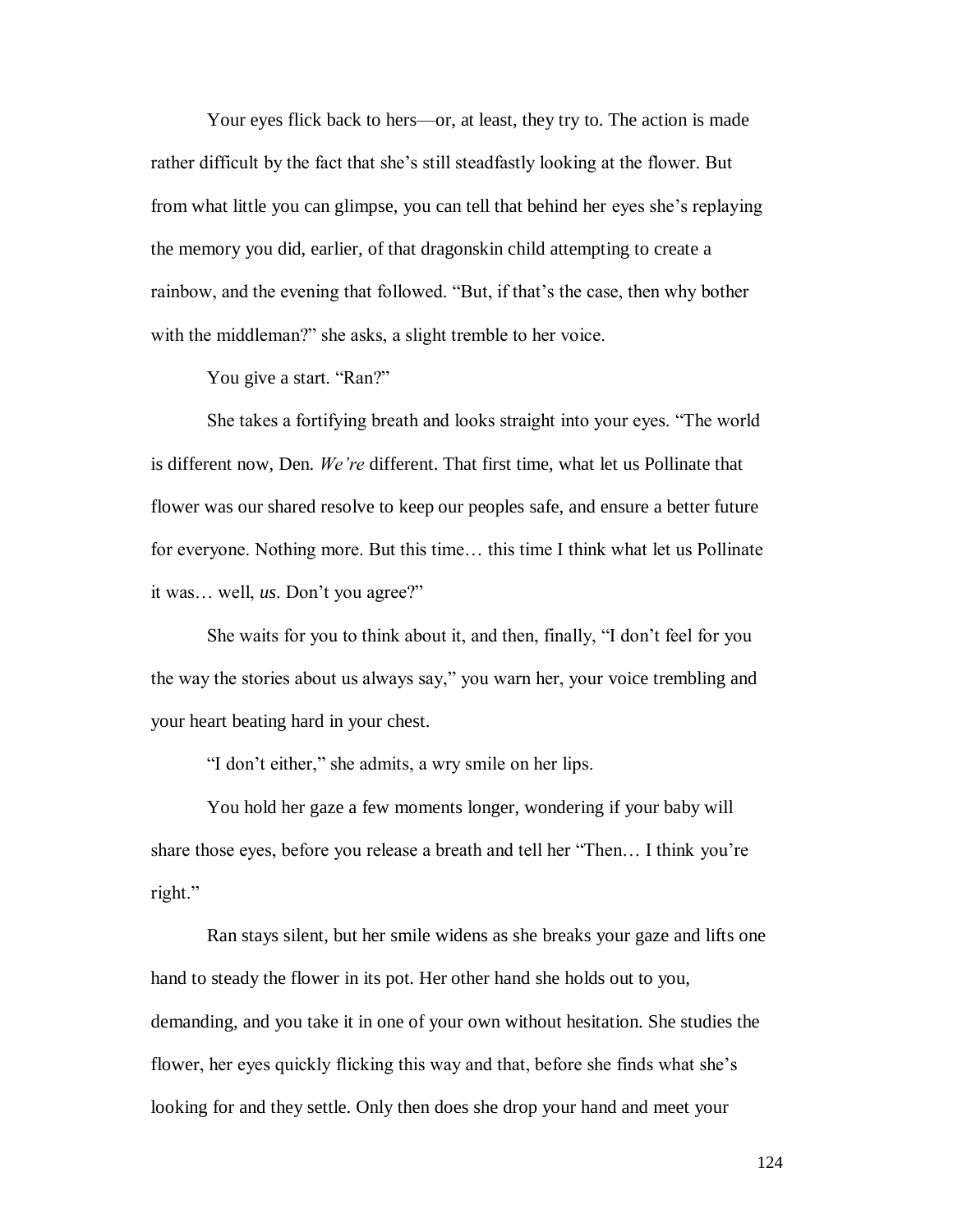gaze once more.

"Cut it here," she orders, gently brushing the green stem at a point right above the highest visible node beneath the glowing blossom.

You shift your gaze to the indicated spot. Your other hand moves to join hers where she holds the pot, ensuring more stability while you perform this delicate task. The newly-freed one, with only the barest unsheathing of your claws, pinches the stem between your thumb and forefinger in the indicated spot, cutting off the blossom from the stem. A line of warmth runs down to your palm from the pooling sap between your fingers, and you swear you can feel a gentle energy, the shared promise it holds for you and the woman whose hand you still hold.

"Den."

You shift your gaze away from the glowing petals and look into Ran's eyes—wide, soft, and hopeful, like your own—as you dutifully place the newlycut flower on her outstretched tongue. She pulls it within her mouth and chews the petals once, twice, and swallows. Her eyes close and she gives a soft gasp as the energy the flower contained disperses and resettles in the proper place, making her shiver. A bit of sap leaks to the corner of her mouth, and you watch as it slowly loses its glow. Her fingers come up to wipe it off, and then they trail down until her hand rests over the place where her child now grows. Her other hand remains warm in yours, despite having moved them away from the pot, as the two of you sit, watching where she idly rubs her belly, almost as if you could already see externally the changes happening within. You would be content to stay like this until such things became a reality, if not for a sudden gurgling sound